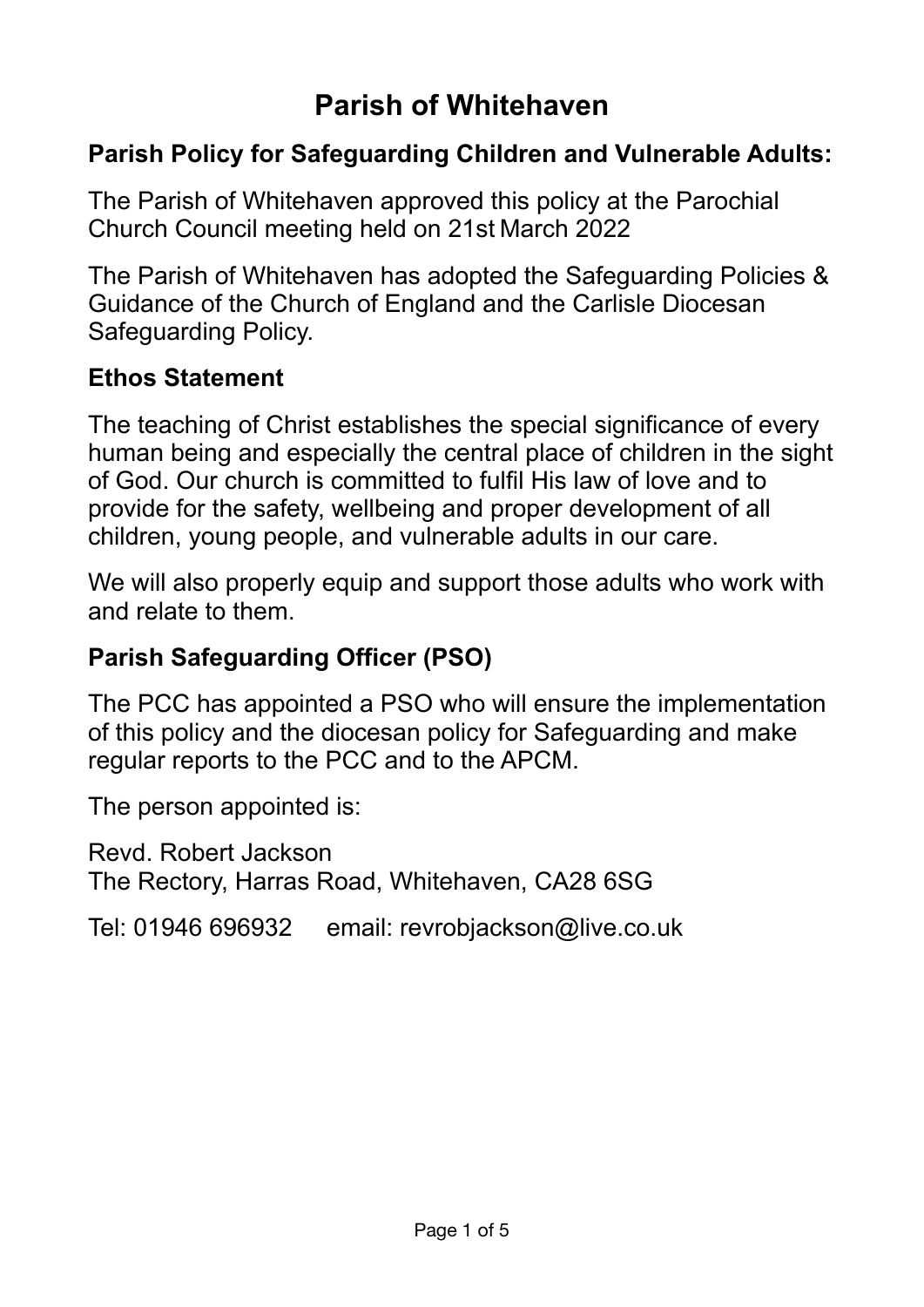# **Health and Safety Assessment**

The PCC will ensure that an annual assessment takes place to ensure that every activity which it organises for children or vulnerable adults, on or off the premises, will provide proper safeguards to protect them from harm. The assessment will consider the premises, activities, procedures, equipment, staffing and all other issues which may affect the potential safety of staff and users. The PCC will require all workers to re-fresh their understanding of the diocesan Code of Conduct and Practice.

The PCC requires that every other organisation which uses its premises will regularly conduct a similar assessment.

#### **Insurance**

The PCC will ensure that appropriate insurance (and third-party liability) cover exists for all participants in the activities that it organises.

The current policies are: Ecclesiastical:

Policy no:

04/XPG/0109932 (St James Church)

04/XPG/0109903 (St Nicholas Chapel)

04/XHG/109875 (St James Community Centre).

Details of the policies and the cover they provide are held by Miss J Nicolson.

The PCC requires that any individual or organisation using its premises will also provide adequate insurance cover.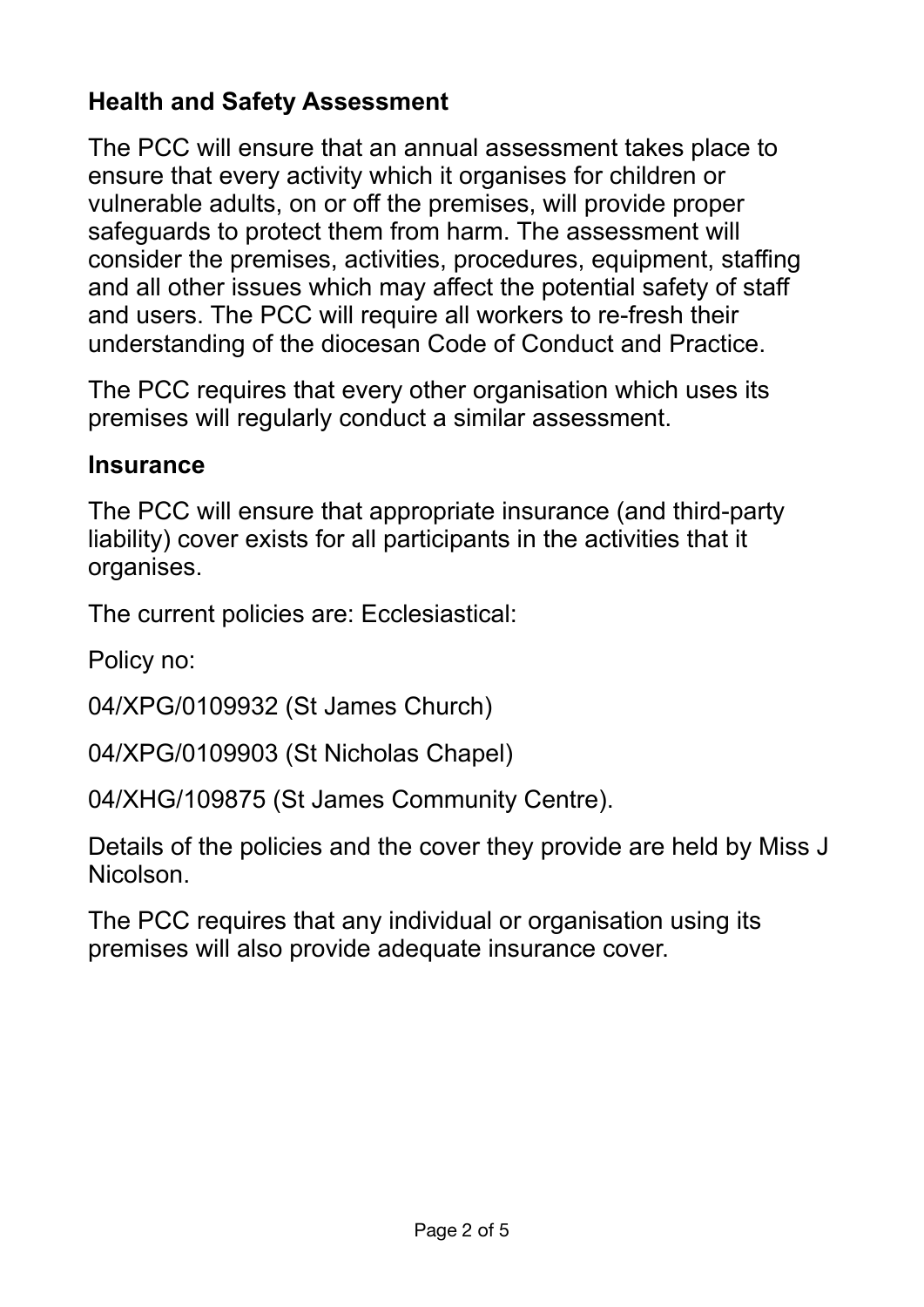# **Appointment of voluntary and paid staff who work with children, young people, and vulnerable adults**

In accordance with the diocesan policy for Safer Recruitment, the PCC will ensure that all those who work with children, young people and vulnerable adults will be properly appointed, trained, and supervised. This will include:

### **When appointing new staff – before they begin their role**

- Appropriate Job Descriptions will be drawn up in advance;
- Interviews will be held;
- At least Two References will be sought and taken up;
- A Confidential declaration will be completed;
- All new personnel will be required to undergo a DBS check before they are appointed

# **Existing staff –**

- Will be given a written Job Description. If this was not done at the time of their original appointment, then any references which were obtained but not taken up will now be pursued;
- Renew their DBS check every five years

# **All staff –**

- Will receive regular in-service training
- Will be properly supervised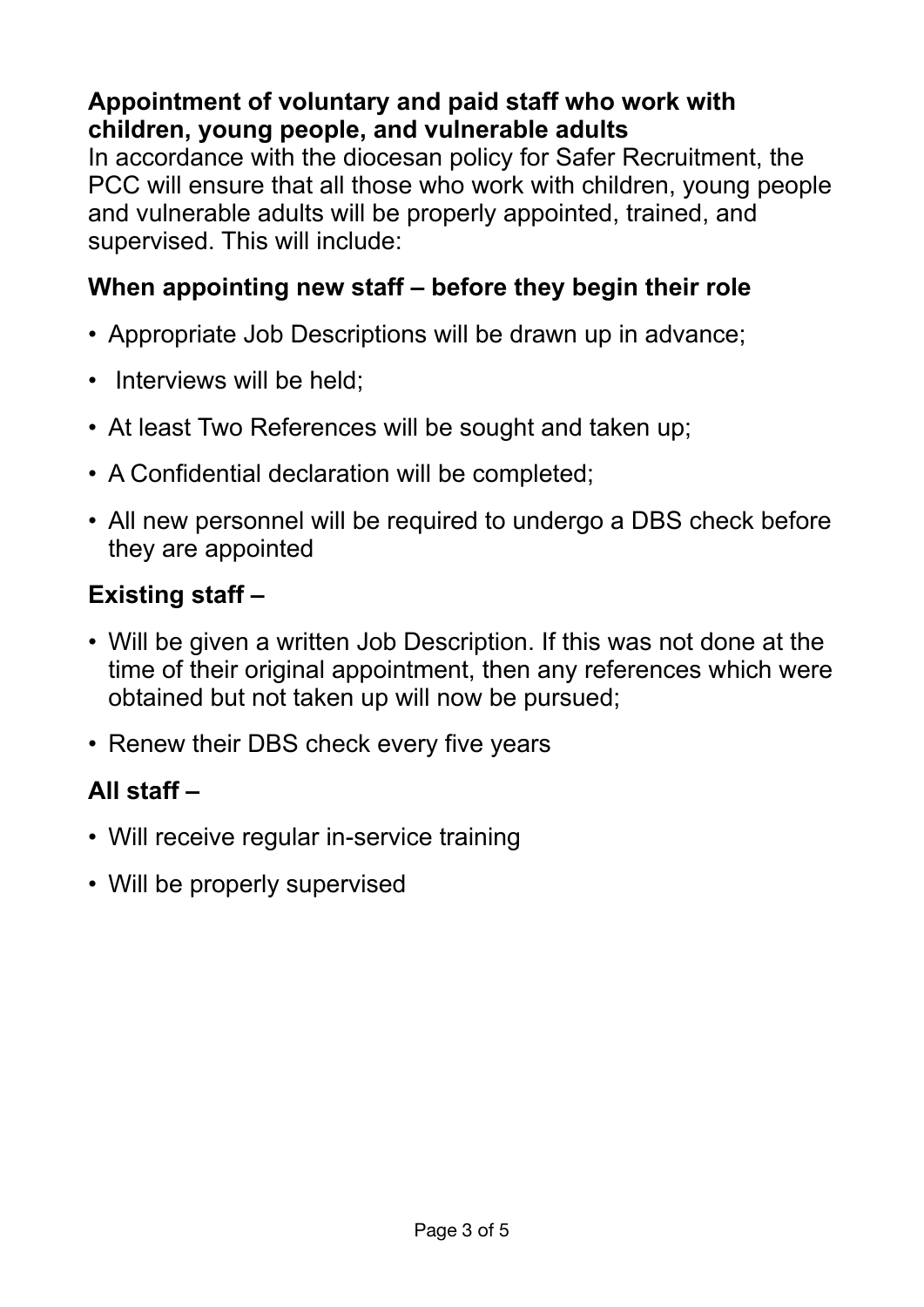# **Activities/Organisations**

The PCC has approved the following activities/organisations:

# **St James Bell Ringers**

Mr R Last Tel. 01946 695418

Park Drive, Midgey, Whitehaven CA28 7RT

### **St Nicholas' Tower Cafe**

Mrs Jane Nicolson 01946 590803

20 Park Drive, Midgey, Whitehaven CA28 7RT

#### **Parish of Whitehaven Church Choir**

Sigrid H Leech 01946 693906 Earls Road, Bransty, CA28 6BB

#### **Parish of Whitehaven Messy Church**

Mrs Anna Jones. 01946 691195 Calder Avenue Whitehaven CA28 8AS

#### **St James Community Centre**

Reverend Robert Jackson 01946 696932 Harras Rd, Harras Moor. CA28 6SG

#### **Parish of Whitehaven Mothers Union**

Mrs Jan Whinn. 01946 62336 Grant Drive, Whitehaven. CA28 6JS